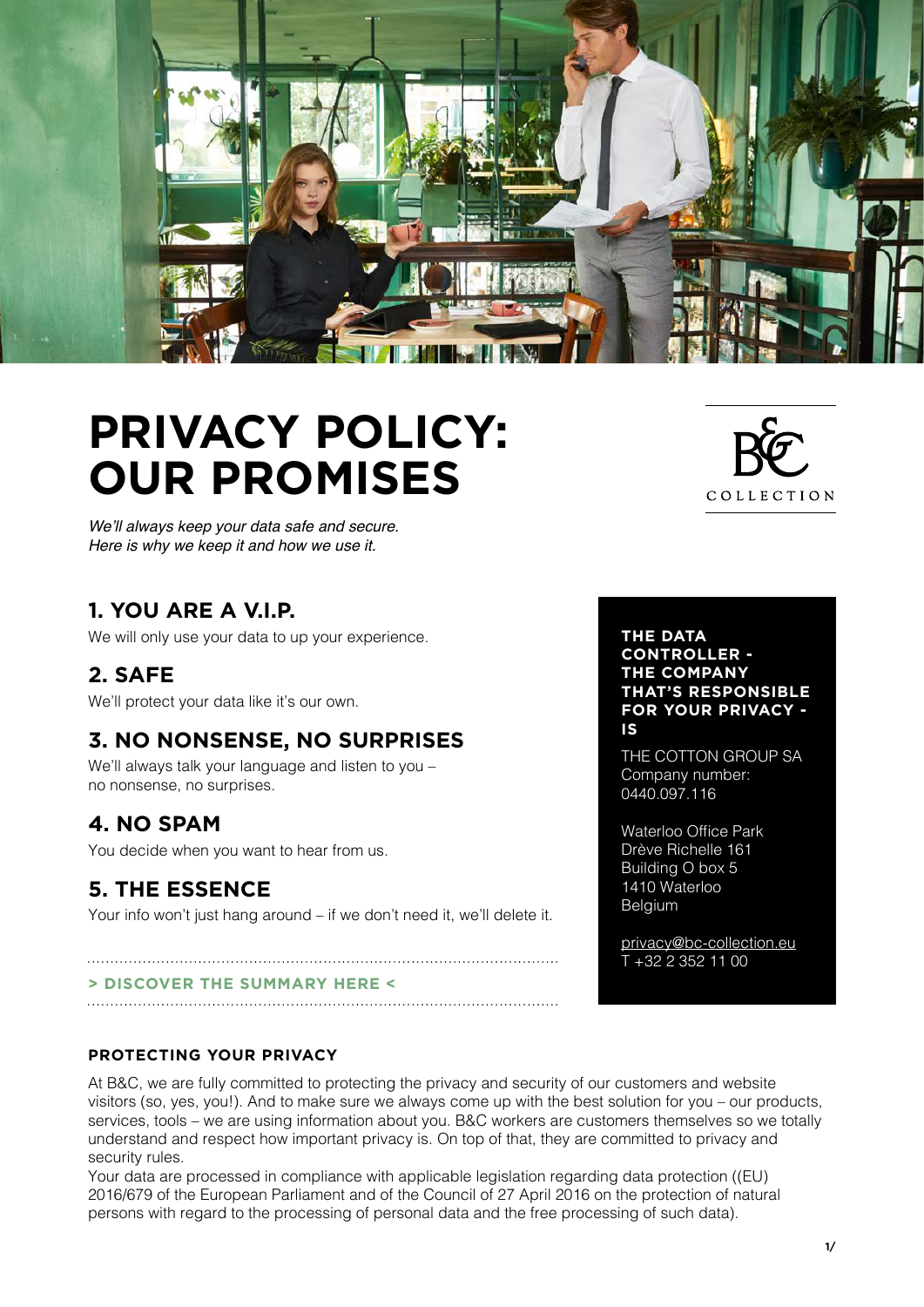

## **HOW WE USE YOUR INFORMATION**

We use your information in a number of different ways what we do depends on the information. See the details below of what we use, and why we use it.

#### **#1**

. . . . . . . . . . .

#### **YOUR CONTACT DETAILS (INCLUDING NAME, EMAIL, DIRECT PHONE NUMBER, ADDRESS)**

Why we use these:

- > Send you samples or any printed marketing material such as catalogues you request (how could we do without this basic information?)
- > To keep you up-to-date and send you news (inspiration, product updates, seasonal themed collection, …) by email, SMS or instant messaging. Send you updates on our services and online tools.
- > Finding out what you, and other resellers like, to ensure we are giving you what you want.
- > To contact your after your request for information, and eventually to schedule a visit.

#### . . . . . . . . . . .

#### **#2**

#### **YOUR PROFESSIONAL DETAILS (TITLE, POSITION, INTERESTS …)**

Why we use these:

- > To increase your customer experience and send you the appropriate marketing messages.
- > Create, manage and personalise your experience when visiting and browsing our website.

#### . . . . . . . . . . .

#### **#3**

#### **YOUR RESPONSES TO PRODUCT OR SERVICE SURVEYS**

Why we use these:

> To improve our product or service offers. With no feedback from you and your peers (the whole customisable garment's market, let's say!), we'll hardly cover your business needs.

#### **#4**

#### **YOUR BROWSING DETAILS (IP ADDRESS, USER NAME, VISITED WEBPAGES, CLICKED LINKS, ETC…)**

Information you give us when you browse our site or use, including your IP address and device type and, as well as how you use our website.

Why we use these:

- > Improve our website and set default options for you (such as language). This to give you the best visitor experience.
- > To allow us to prefill data in our forms to speed up your experience.
- > To increase your customer experience and send you the appropriate marketing messages.
- > Create, manage and personalise your experience when visiting and browsing our website.
- > To prevent and detect fraud against you or B&C Collection – unfortunate but absolutely essential - and to meet our legal obligation about looking after your data and contacting you in case of data breach for example.

#### . . . . . . . . . . .

#### **#5**

#### **YOUR CONTACT HISTORY WITH US**

What you've said to us — for example, over the phone, on instant chat or messaging on social media, during visits, through information requests.

Why we use these to offer you the best service, for example:

- > Delivering you samples and catalogues
- > Appoint a specialist to contact you on a specific topic or specific questions
- > Offer you the appropriate follow-up on concerns you have

You don't have to give us any of this personal information but if you don't, you may not be able to submit forms/ requests to us from the site, and you are unlikely to receive our optimal overall customer experience. But that is your choice – and we respect that.

We also anonymise and aggregate personal information (so that it does not identify you) and use it for purposes including testing our IT systems, research, data analysis, improving our site, and developing new products and services.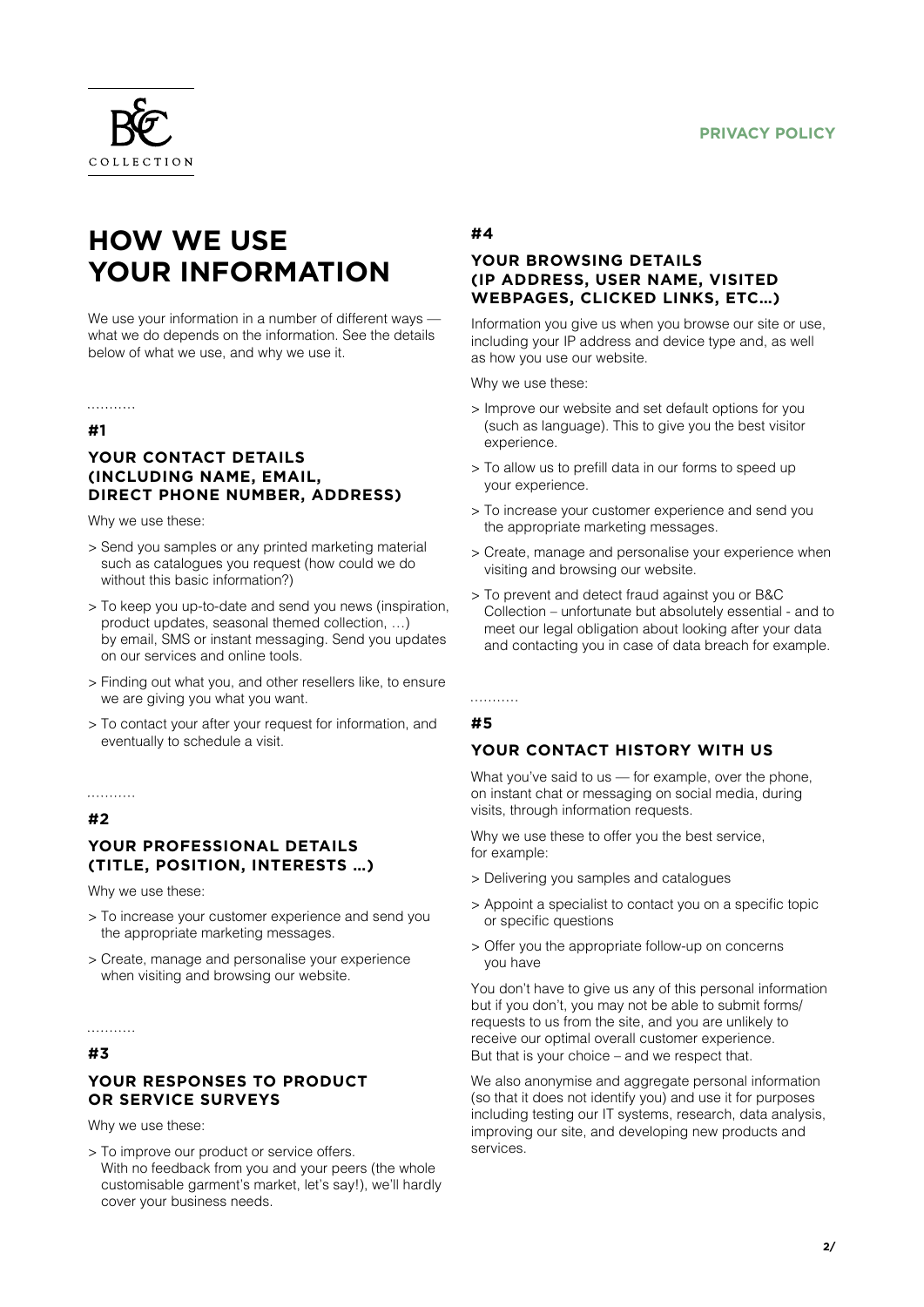

## **SHARING YOUR INFORMATION**

We also share – limited – information with third parties.

**We do not, and will not, sell any of your personal data** to any third party – including your name, address or email address. We want to earn and maintain your trust, and we believe this is absolutely essential in order to do that.

However, we may share part of your data with the following categories of companies as an essential part of being able to provide our services to you, as described hereafter:

- > Companies that do things to get samples, catalogues or marketing offline tools/material to you, such as warehouses, order packers, and delivery/routing companies
- > Professional service providers, such as marketing agencies, advertising partners, survey platforms and website hosts, who help us run our business and for projects they run exclusively for B&C Collection (we have clear contracts with our partners describing the scope of the action and the use of the data)
- > Companies approved by you, such as social media sites

Our subcontractors are listed in a register of processing activities (kept internally).

We ensure that our subcontractors provide the same level of protection for your data as we do (including subcontractors located outside the EU). However, we would like to highlight the fact that our website may feature links to third party websites which are beyond our control. We therefore encourage you to consult the confidentiality policy of each website that you visit.

We make sure that our third-party partners are taking your data with as much care as we do (they protect your data like it's their own). They are all compliant (even non-EU third party) and are listed in a register of processing activities kept internally.

However, B&C Collection website may include some links to third-party websites that are out of our control. We therefore recommend you check their Privacy Policy too (you wouldn't buy a second-hand bicycle without checking if it still can ride…)

## **MARKETING MESSAGES**

If you have said we can, we'll send you marketing messages by email to keep you aware of what we're up to and to help you see and find our products.

#### **HOW TO STOP MARKETING MESSAGES FROM B&C COLLECTION**

You can stop receiving marketing messages from us at any time by clicking on the 'unsubscribe' link in any email.

Once you do this, we will update your profile to ensure that you don't receive further emails from us.

## **KEEPING YOUR INFORMATION**

We won't keep your personal data forever… After 3 years of no reaction from you on any of our marketing messages, nor interaction on our website, we will delete your information.

### **STORAGE, SECURITY AND CONFIDENTIALITY OF YOUR DATA**

The methods of storing personal data and the security and confidentiality measures used are set out in documents which we keep internally and are reviewed and updated at least once a year. We ensure you that technical, organisational and human measures are taken to guarantee the security and protection of confidentiality of your personal data. In the event of a breach of your personal data, we undertake, in compliance with the applicable legislation, to notify the Data Protection Authority as soon as we can and, where possible, no later than 72 hours after becoming aware of the breach. It is understood that you remain solely responsible for the security and confidentiality of your log-in data (user name, password, etc.). In the event of theft or misuse of your login data, please inform us immediately by sending an email to the following address: [privacy@bc-collection.eu](mailto:privacy@bc-collection.eu)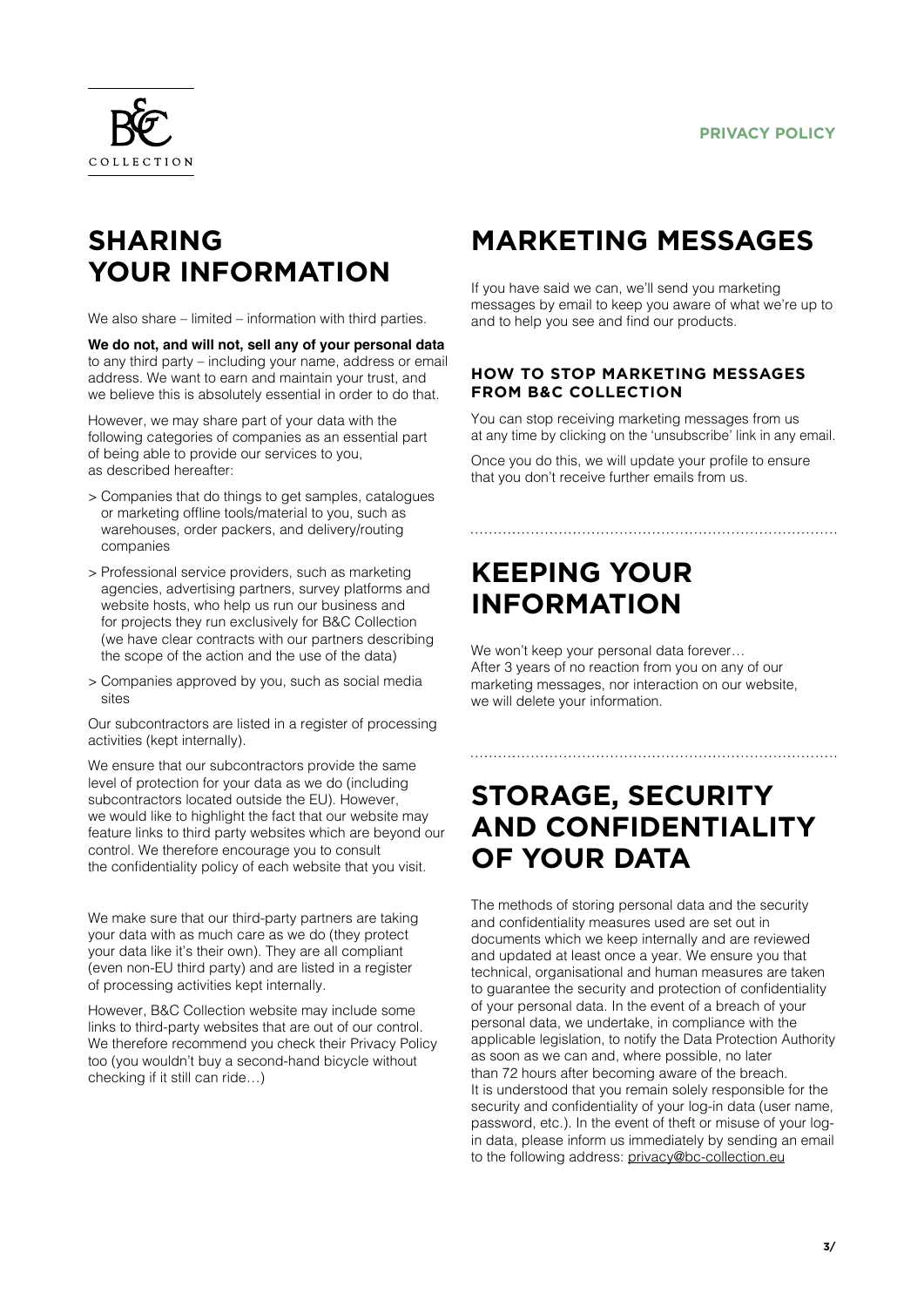#### **PRIVACY POLICY**



## **YOUR RIGHTS**

You have a lot of rights relating to your personal information:

- > The right to be informed about how your personal information is being used (like this notice!)
- > The right to access the personal information we hold about you
- > The right to request the correction of inaccurate personal information we hold about you
- > The right to request that we delete your data, or stop processing it or collecting it, in some circumstances
- > The right to stop direct marketing messages
- > The right to request that we transfer or port elements of your data either to you or another service provider
- > The right to complain to the data protection regulator

If you want to exercise your rights, have a complaint, or just have questions, please just drop us an email at [privacy@bc-collection.eu. W](mailto:privacy@bc-collection.eu)e will proceed your request within a month after your request is received.

### **CHANGES TO HOW WE PROTECT YOUR PRIVACY**

We may change this page from time to time, to reflect how we are processing your data.

If we make significant changes, we will make that clear on the B&C Collection website or by some other means of contact such as email, so that you are able to review the changes before, for example, you continue visiting our website.

### **COOKIES**

The website [www.bc-collection.eu](http://www.bc-collection.eu) uses cookies to provide you with a more responsive and personalized service. By using this site, you agree to our use of cookies. [Please read our Cookies Policy](http://go.bc-collection.eu/cookie-policy_EN) for more information on how we use cookies and how you can manage them.



**ANY QUESTIONS? PLEASE SEND THEM TO THE FOLLOWING ADDRESS:** [privacy@bc-collection.eu](mailto:privacy@bc-collection.eu) Our updated privacy policy can be consulted at [http://go.bc-collection.eu/privacy-policy\\_EN](http://go.bc-collection.eu/privacy-policy_EN)